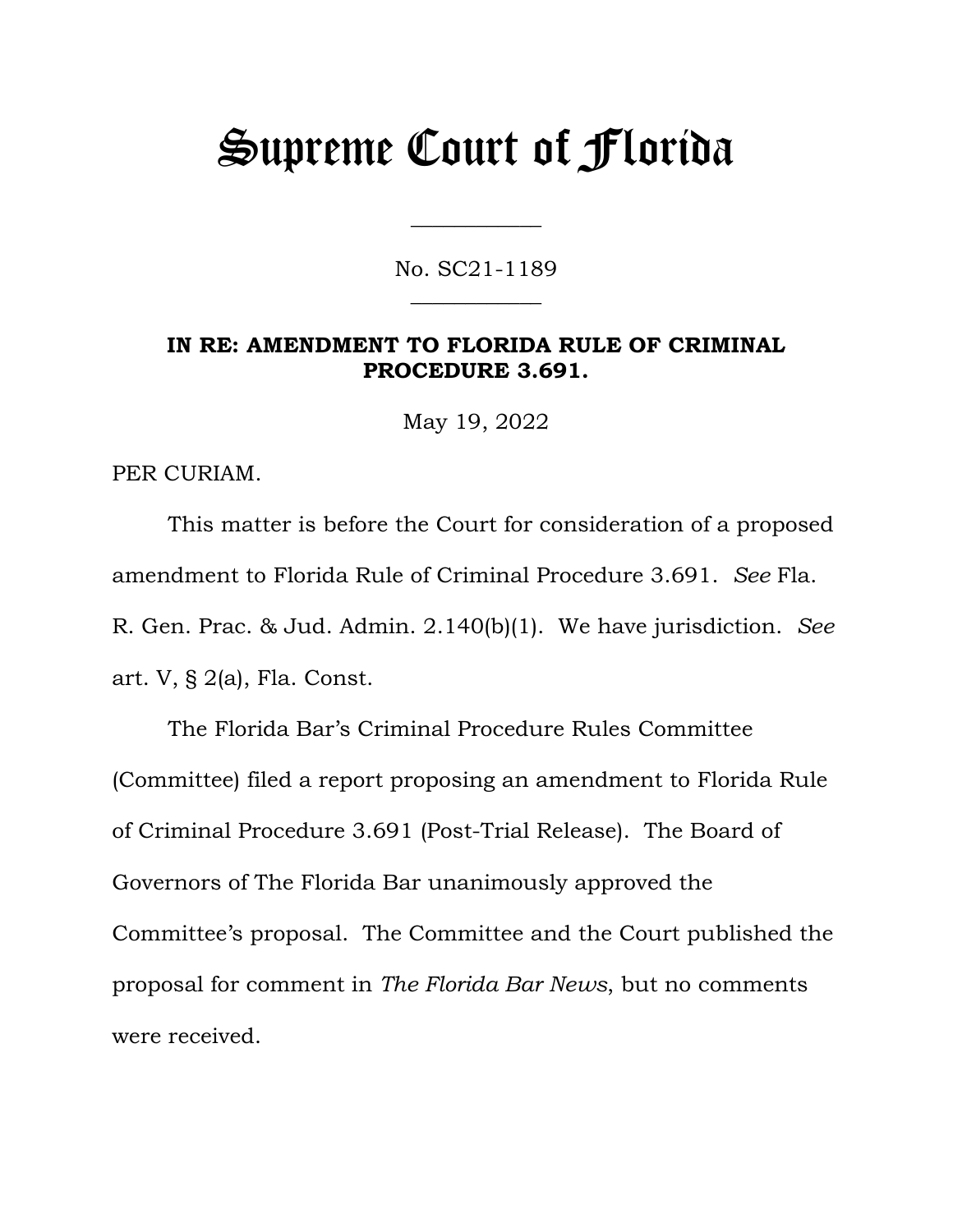Having considered the Committee's report, the Court hereby adopts the amendment as proposed by the Committee. In subdivision (a) (When Authorized) of rule 3.691, the phrase "adjudicated guilty of" is replaced by the phrase "sentenced for." This amendment clarifies that post-trial release is available to defendants who otherwise qualify for release where the adjudication was withheld.

Accordingly, we amend the Florida Rules of Criminal Procedure as reflected in the appendix to this opinion. New language is indicated by underscoring; deletions are indicated by struck-through type. The amendments shall become effective July 1, 2022, at 12:01 a.m.

It is so ordered.

CANADY, C.J., and POLSTON, LABARGA, LAWSON, MUÑIZ, COURIEL, and GROSSHANS, JJ., concur.

THE FILING OF A MOTION FOR REHEARING SHALL NOT ALTER THE EFFECTIVE DATE OF THIS AMENDMENT.

Original Proceeding – Florida Rules of Criminal Procedure

Alan S. Apte, Chair, Criminal Procedure Rules Committee, Orlando, Florida, Joshua E. Doyle, Executive Director, and Mikalla Andies Davis, Staff Liaison, The Florida Bar, Tallahassee, Florida,

for Petitioner